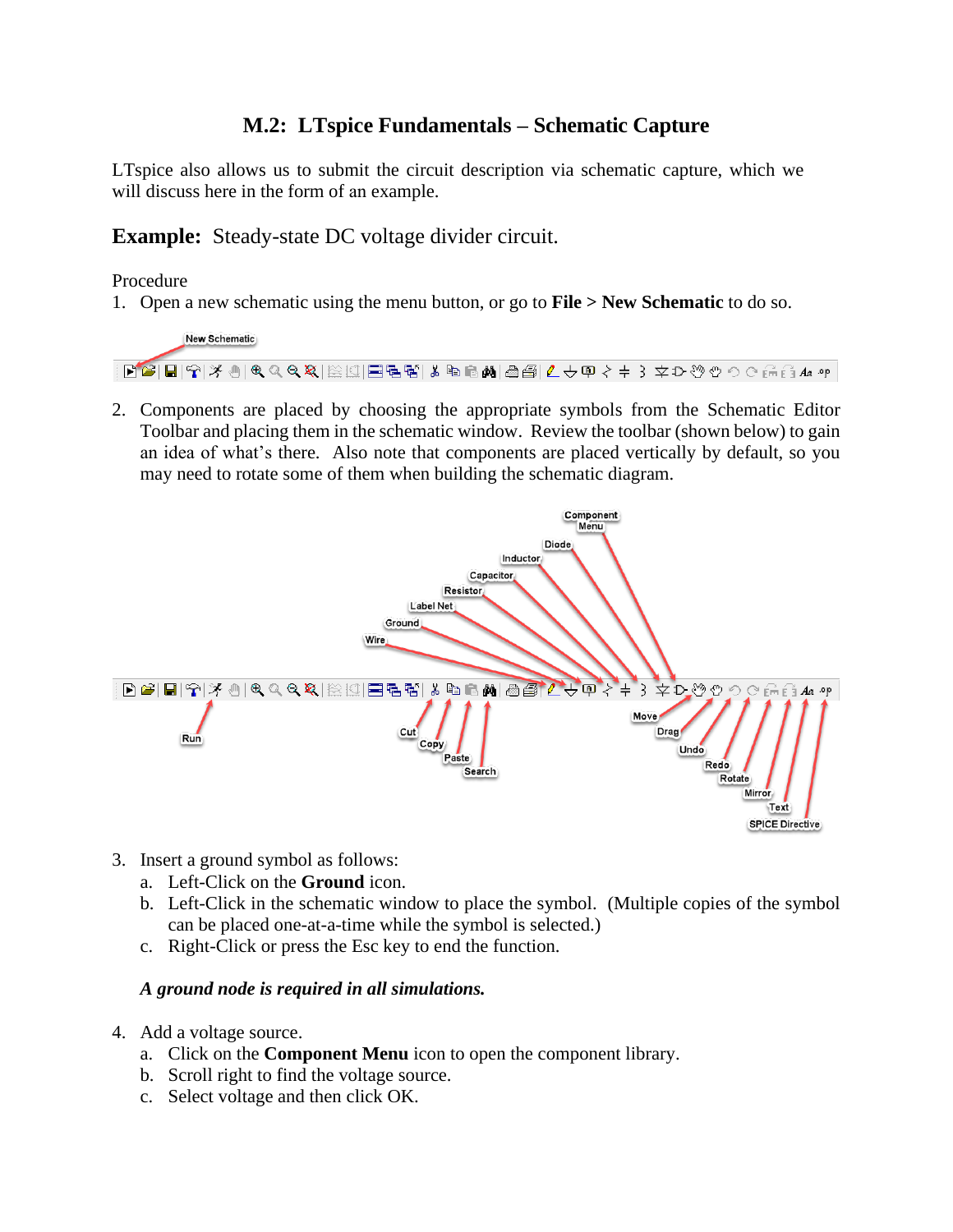

d. Place the source in the schematic window.

|  | $\mathcal F$ LTspice XVII - [Draft1.asc]                                                                                                                                                                                                                                                                                                                                                                                            |                  |      |              |  |  |  |  |  |  |  |  |  |  |  |
|--|-------------------------------------------------------------------------------------------------------------------------------------------------------------------------------------------------------------------------------------------------------------------------------------------------------------------------------------------------------------------------------------------------------------------------------------|------------------|------|--------------|--|--|--|--|--|--|--|--|--|--|--|
|  | K File Edit Hierarchy View Simulate Tools Window Help                                                                                                                                                                                                                                                                                                                                                                               |                  |      |              |  |  |  |  |  |  |  |  |  |  |  |
|  | $ \mathbf{A} \geq  \mathbf{B} \geq  \mathbf{A} \geq  \mathbf{A} \geq  \mathbf{A} \geq  \mathbf{A} \geq  \mathbf{A} \geq  \mathbf{A} \geq  \mathbf{A} \geq  \mathbf{A} \geq  \mathbf{A} \geq  \mathbf{A} \geq  \mathbf{A} \geq  \mathbf{A} \geq  \mathbf{A} \geq  \mathbf{A} \geq  \mathbf{A} \geq  \mathbf{A} \geq  \mathbf{A} \geq  \mathbf{A} \geq  \mathbf{A} \geq  \mathbf{A} \geq  \mathbf{A} \geq  \mathbf{A} \geq  \mathbf{$ |                  |      |              |  |  |  |  |  |  |  |  |  |  |  |
|  |                                                                                                                                                                                                                                                                                                                                                                                                                                     |                  |      |              |  |  |  |  |  |  |  |  |  |  |  |
|  |                                                                                                                                                                                                                                                                                                                                                                                                                                     |                  |      |              |  |  |  |  |  |  |  |  |  |  |  |
|  |                                                                                                                                                                                                                                                                                                                                                                                                                                     |                  |      |              |  |  |  |  |  |  |  |  |  |  |  |
|  |                                                                                                                                                                                                                                                                                                                                                                                                                                     |                  |      |              |  |  |  |  |  |  |  |  |  |  |  |
|  |                                                                                                                                                                                                                                                                                                                                                                                                                                     |                  |      |              |  |  |  |  |  |  |  |  |  |  |  |
|  |                                                                                                                                                                                                                                                                                                                                                                                                                                     |                  |      |              |  |  |  |  |  |  |  |  |  |  |  |
|  |                                                                                                                                                                                                                                                                                                                                                                                                                                     |                  |      |              |  |  |  |  |  |  |  |  |  |  |  |
|  |                                                                                                                                                                                                                                                                                                                                                                                                                                     | $\sim$ 10 $\sim$ | イナキー | $\mathbf{V}$ |  |  |  |  |  |  |  |  |  |  |  |
|  |                                                                                                                                                                                                                                                                                                                                                                                                                                     |                  |      |              |  |  |  |  |  |  |  |  |  |  |  |
|  |                                                                                                                                                                                                                                                                                                                                                                                                                                     |                  |      |              |  |  |  |  |  |  |  |  |  |  |  |
|  |                                                                                                                                                                                                                                                                                                                                                                                                                                     |                  |      |              |  |  |  |  |  |  |  |  |  |  |  |
|  |                                                                                                                                                                                                                                                                                                                                                                                                                                     | $\mathbb{Z}$     |      |              |  |  |  |  |  |  |  |  |  |  |  |
|  |                                                                                                                                                                                                                                                                                                                                                                                                                                     |                  |      |              |  |  |  |  |  |  |  |  |  |  |  |
|  |                                                                                                                                                                                                                                                                                                                                                                                                                                     |                  |      |              |  |  |  |  |  |  |  |  |  |  |  |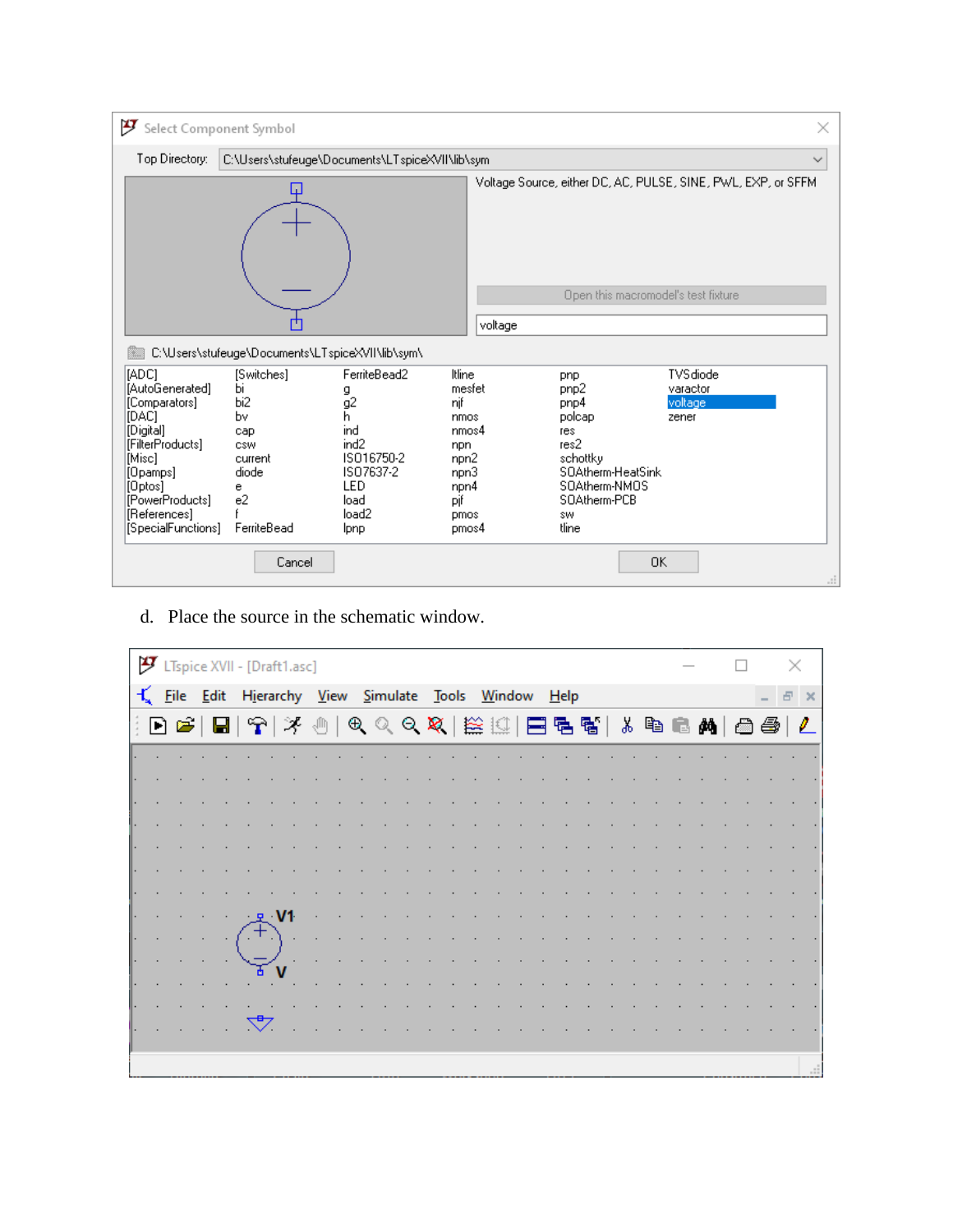- e. Right-Click on the voltage source to open its Properties window.
- f. Set the DC value to 9V and the Series Resistance to  $0\Omega$ .

| Voltage Source - V1                            |                          |
|------------------------------------------------|--------------------------|
| DC value[V]:<br>Series Resistance $[\Omega]$ : | ок<br>Cancel<br>Advanced |

- 5. Select the Move tool.
	- a. You can click on any component or component label and move it to another location if desired.

|    |    | [9] LTspice XVII - [Draft1.asc] |    |                                 |  |  |  |  |       |  |                                               |  |      |  |  |     | × |                       |
|----|----|---------------------------------|----|---------------------------------|--|--|--|--|-------|--|-----------------------------------------------|--|------|--|--|-----|---|-----------------------|
|    |    | $\pm$ File Edit                 |    | Hierarchy <u>V</u> iew Simulate |  |  |  |  | Tools |  | <u>W</u> indow                                |  | Help |  |  | - 8 |   | $\boldsymbol{\times}$ |
| D. | E) |                                 |    | [대우]                            |  |  |  |  |       |  | ※ ⑩│ 9人 Q Q Q (22)   22    □ 己 탑 탑│ ぶ �� �� A |  |      |  |  |     |   |                       |
|    |    |                                 |    |                                 |  |  |  |  |       |  |                                               |  |      |  |  |     |   |                       |
|    |    |                                 |    |                                 |  |  |  |  |       |  |                                               |  |      |  |  |     |   |                       |
|    |    |                                 |    |                                 |  |  |  |  |       |  |                                               |  |      |  |  |     |   |                       |
|    |    |                                 |    |                                 |  |  |  |  |       |  |                                               |  |      |  |  |     |   |                       |
|    |    |                                 | V1 |                                 |  |  |  |  |       |  |                                               |  |      |  |  |     |   |                       |
|    |    |                                 | 9  |                                 |  |  |  |  |       |  |                                               |  |      |  |  |     |   |                       |
|    |    | $Rser=0$                        |    |                                 |  |  |  |  |       |  |                                               |  |      |  |  |     |   |                       |
|    |    |                                 |    |                                 |  |  |  |  |       |  |                                               |  |      |  |  |     |   |                       |
|    |    |                                 |    |                                 |  |  |  |  |       |  |                                               |  |      |  |  |     |   |                       |
|    |    |                                 |    |                                 |  |  |  |  |       |  |                                               |  |      |  |  |     |   |                       |
|    |    |                                 |    |                                 |  |  |  |  |       |  |                                               |  |      |  |  |     |   |                       |
|    |    |                                 |    |                                 |  |  |  |  |       |  |                                               |  |      |  |  |     |   |                       |
|    |    |                                 |    |                                 |  |  |  |  |       |  |                                               |  |      |  |  |     |   |                       |
|    |    |                                 |    |                                 |  |  |  |  |       |  |                                               |  |      |  |  |     |   |                       |

- b. Right-Click on an empty area of the page to cancel the move function.
- 6. Place two resistors in the schematic window using the Resistor tool. Right-Click on each resistor and set its value to  $1k\Omega$ .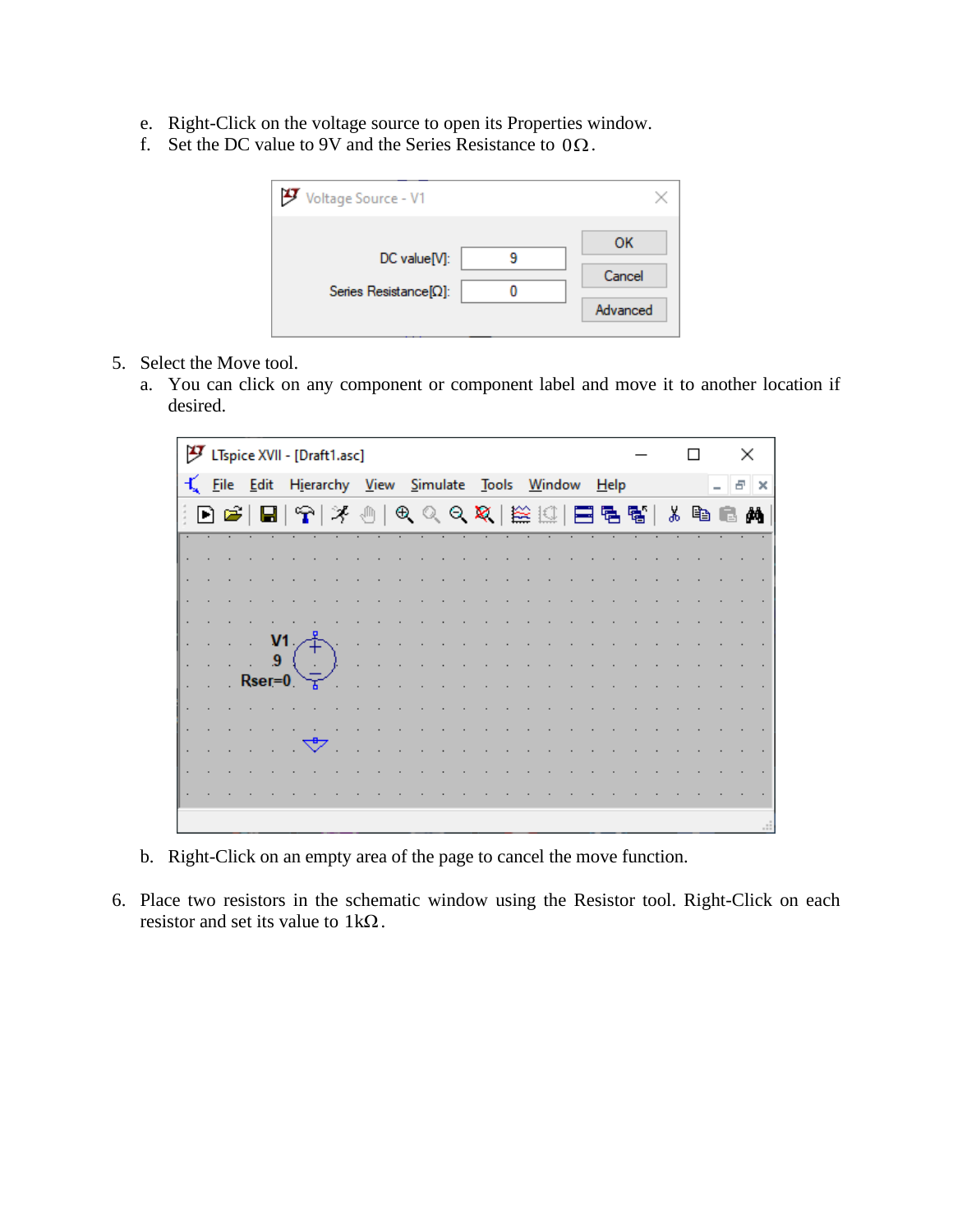| グ |                                     | LTspice XVII - [Draft1.asc]        |                                    |                |                                                         |              |
|---|-------------------------------------|------------------------------------|------------------------------------|----------------|---------------------------------------------------------|--------------|
|   | File Edit                           |                                    | Hierarchy View Simulate Tools      | <u>W</u> indow | $He$ lp                                                 |              |
|   | $\mathbf{D} \mathbf{E}^{\prime}$ bi | $ \mathbf{P}  \times \mathbf{0}$ . | $\mathbb{R}^d \times \mathbb{R}^d$ | 一篇             | F Resistor - R1                                         | 闸<br>×       |
|   |                                     |                                    | R1<br>R                            |                | Manufacturer:<br>Part Number:<br><b>Select Resistor</b> | ок<br>Cancel |
|   | V <sub>1</sub>                      |                                    |                                    |                | <b>Resistor Properties</b><br>$Resistance[{\Omega}]$ :  | 1k           |
|   | -9<br>$Rser=0$                      |                                    | R <sub>2</sub>                     |                | Tolerance <sup>[%]</sup> :<br>Power Rating[W]:          |              |
|   |                                     |                                    |                                    |                |                                                         |              |
|   |                                     | <b>Editing component: R1</b>       |                                    |                |                                                         |              |

- 7. If you have accidentally placed any extra components, use the Cut (Delete) tool to remove them.
- 8. Use the Wire tool to connect the components together in the schematic.
	- a. Left-Click to start/end or to place corners.
	- b. Wires will snap to other wires and to component terminals.
	- c. Right-Click to terminate the wire tool.

|   |    | LTspice XVII - [Draft1.asc] |                                |                               |                                                                                                                          |  |               |  |      |  |  |   |   |   | ×  |          |
|---|----|-----------------------------|--------------------------------|-------------------------------|--------------------------------------------------------------------------------------------------------------------------|--|---------------|--|------|--|--|---|---|---|----|----------|
| 玉 |    | File Edit                   |                                | Hierarchy View Simulate Tools |                                                                                                                          |  | <b>Window</b> |  | Help |  |  |   |   | - | Ð  | $\times$ |
|   | đe | $\blacksquare$              | $\mathbb{R} \times \mathbb{R}$ |                               | $\mathfrak{G} \otimes \mathfrak{S} \otimes \mathbb{Z} \otimes \mathbb{Z}$ . The set of $\mathfrak{S} \otimes \mathbb{Z}$ |  |               |  |      |  |  | G | Å |   | 66 |          |
|   |    |                             |                                |                               |                                                                                                                          |  |               |  |      |  |  |   |   |   |    |          |
|   |    |                             |                                |                               |                                                                                                                          |  |               |  |      |  |  |   |   |   |    |          |
|   |    |                             |                                |                               |                                                                                                                          |  |               |  |      |  |  |   |   |   |    |          |
|   |    |                             |                                | ∕R1                           |                                                                                                                          |  |               |  |      |  |  |   |   |   |    |          |
|   |    |                             |                                | 1k                            |                                                                                                                          |  |               |  |      |  |  |   |   |   |    |          |
|   |    |                             |                                |                               |                                                                                                                          |  |               |  |      |  |  |   |   |   |    |          |
|   |    |                             |                                |                               |                                                                                                                          |  |               |  |      |  |  |   |   |   |    |          |
|   |    |                             |                                |                               |                                                                                                                          |  |               |  |      |  |  |   |   |   |    |          |
|   |    | 9                           |                                | ≧R2                           |                                                                                                                          |  |               |  |      |  |  |   |   |   |    |          |
|   |    | $Rser=0$                    |                                |                               |                                                                                                                          |  |               |  |      |  |  |   |   |   |    |          |
|   |    |                             |                                |                               |                                                                                                                          |  |               |  |      |  |  |   |   |   |    |          |
|   |    |                             |                                |                               |                                                                                                                          |  |               |  |      |  |  |   |   |   |    |          |
|   |    |                             |                                |                               |                                                                                                                          |  |               |  |      |  |  |   |   |   |    |          |
|   |    |                             |                                |                               |                                                                                                                          |  |               |  |      |  |  |   |   |   |    | $\cdot$  |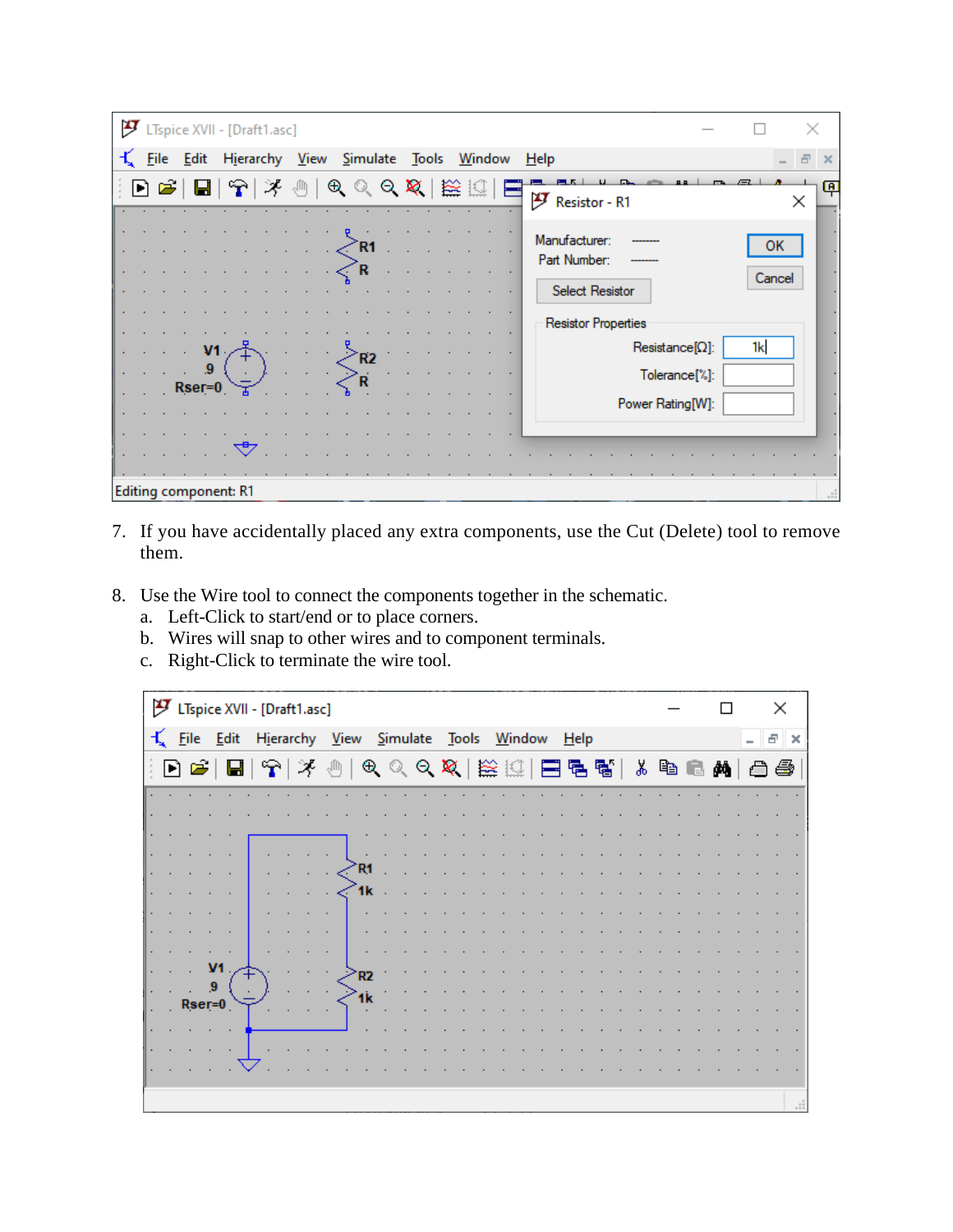- 9. To move components after they are connected, use the Drag tool. This will allow you to move a component and simultaneously drag the wiring along with it.
- 10. Note that you can zoom in/out by scrolling the mouse wheel.
- 10. Save the file. Use Save As to assign a name and folder location of your choice.
- 11. Use the **Label Net** tool to label the nodes on the schematic. This will make it easier to interpret the simulation results.
	- a. Select the **Label Net** icon and in the Net Name dialog, enter "Vin".
	- b. Place the net name on the wire between the voltage source and the top resistor.
	- c. Similarly label the node between the two resistors as "Vout".

| <b>Net Name</b>                                                             |    |  |
|-----------------------------------------------------------------------------|----|--|
| GND(global node 0)<br>COM                                                   |    |  |
| <b>RBC</b> Vin<br>Port Type: None<br>(Port type is only visible if drawn at |    |  |
| the end of a wire.)<br>Cancel                                               | OK |  |

12. Your schematic should now look something like this:

| ӌ |          |                         | LTspice XVII - [Draft1.asc]                                           |                |                                                                                                                                                        |  |  |  |  |         |  |  |  |  | × |          |
|---|----------|-------------------------|-----------------------------------------------------------------------|----------------|--------------------------------------------------------------------------------------------------------------------------------------------------------|--|--|--|--|---------|--|--|--|--|---|----------|
|   |          | $\frac{1}{2}$ File Edit | Hierarchy View Simulate Tools Window                                  |                |                                                                                                                                                        |  |  |  |  | $H$ elp |  |  |  |  | 日 | $\times$ |
|   |          |                         | $\textbf{E} \in \mathbb{R}^{ E }$ , $\textbf{E} \in \mathbb{R}^{ E }$ |                | $\mathfrak{R} \otimes \mathfrak{R} \otimes \mathbb{R}$ ( $\boxdot$ ) $\boxdot$ ) $\boxdot$ ) $\boxdot$ ) $\boxdot$ ) $\mathfrak{R} \otimes \mathbb{R}$ |  |  |  |  |         |  |  |  |  |   | a é      |
|   |          |                         |                                                                       |                |                                                                                                                                                        |  |  |  |  |         |  |  |  |  |   |          |
|   |          |                         | Vin                                                                   |                |                                                                                                                                                        |  |  |  |  |         |  |  |  |  |   |          |
|   |          |                         |                                                                       | R1             |                                                                                                                                                        |  |  |  |  |         |  |  |  |  |   |          |
|   |          |                         |                                                                       | 1k             |                                                                                                                                                        |  |  |  |  |         |  |  |  |  |   |          |
|   |          |                         |                                                                       |                |                                                                                                                                                        |  |  |  |  |         |  |  |  |  |   |          |
|   |          |                         |                                                                       |                |                                                                                                                                                        |  |  |  |  |         |  |  |  |  |   |          |
|   |          |                         |                                                                       |                |                                                                                                                                                        |  |  |  |  |         |  |  |  |  |   |          |
|   |          | V <sub>1</sub><br>9     |                                                                       | R <sub>2</sub> |                                                                                                                                                        |  |  |  |  |         |  |  |  |  |   |          |
|   | $Rser=0$ |                         |                                                                       | 1k             |                                                                                                                                                        |  |  |  |  |         |  |  |  |  |   |          |
|   |          |                         |                                                                       |                |                                                                                                                                                        |  |  |  |  |         |  |  |  |  |   |          |
|   |          |                         |                                                                       |                |                                                                                                                                                        |  |  |  |  |         |  |  |  |  |   |          |
|   |          |                         |                                                                       |                |                                                                                                                                                        |  |  |  |  |         |  |  |  |  |   |          |
|   |          |                         |                                                                       |                |                                                                                                                                                        |  |  |  |  |         |  |  |  |  |   |          |
|   |          |                         |                                                                       |                |                                                                                                                                                        |  |  |  |  |         |  |  |  |  |   |          |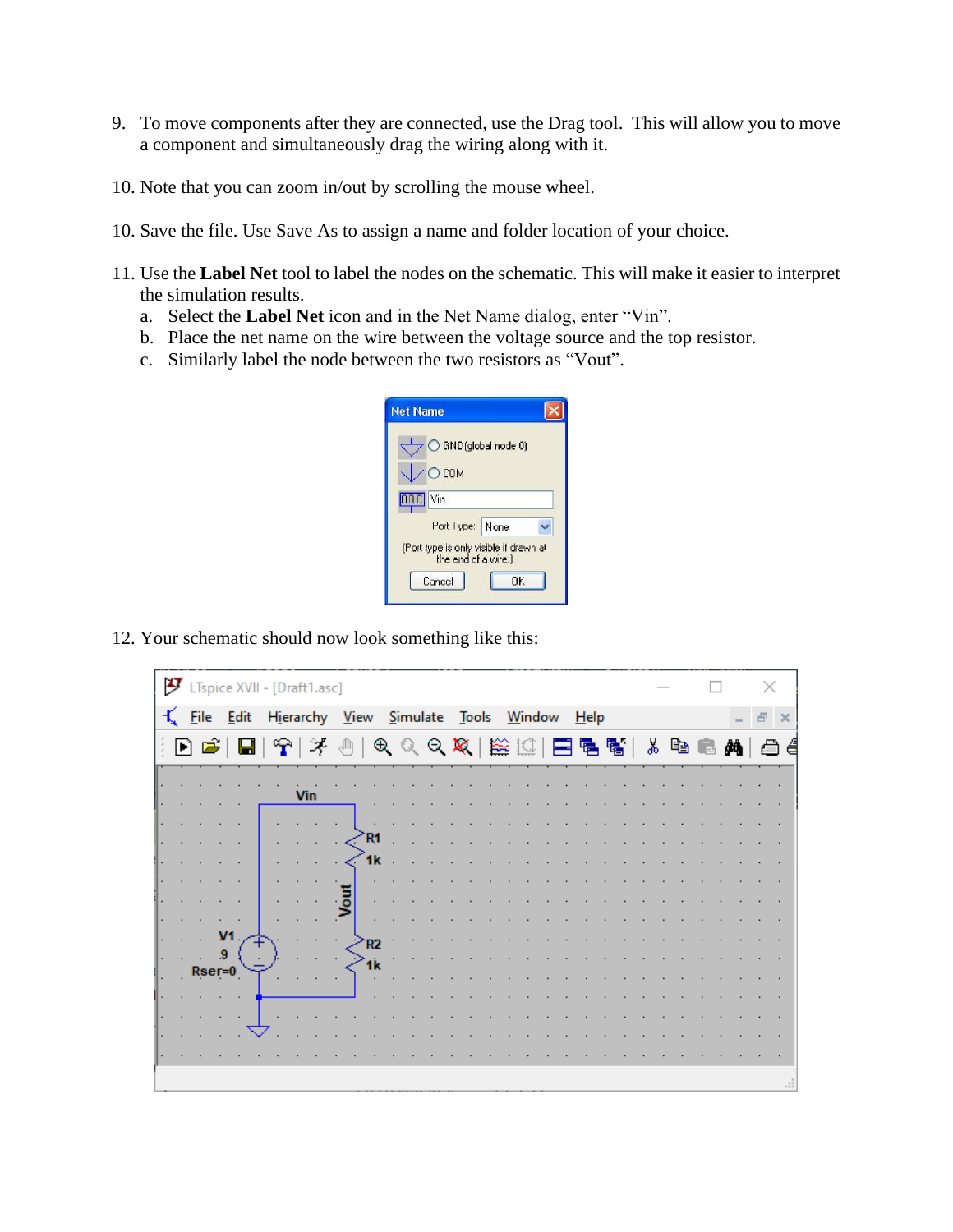- 13. On the menu bar, open the Edit menu and look at the keyboard shortcuts for common functions. Familiarization with this list can save you time.
- 14. Run the simulation. This is a DC circuit and we are interested in the steady state voltages and currents. In SPICE language this is a "DC operating point" simulation.
	- a. Select the **Run** button or choose **Simulate > Run** from the Menu bar. The Edit Simulation Command dialog will appear because this is the first run of the simulation. (To edit simulation commands after the first run, select **Simulate > Edit Simulation Cmd** from the Menu bar.
	- b. In the dialog, select the **DC op pnt** tab.
	- c. Confirm that ".op" is in the bottom text box.
	- d. Select OK.

| Edit Simulation Command                                                                                     | × |
|-------------------------------------------------------------------------------------------------------------|---|
| Transient   AC Analysis   DC sweep   Noise   DC Transfer   DC op pnt                                        |   |
|                                                                                                             |   |
| Compute the DC operating point treating capacitances as open circuits and<br>inductances as short circuits. |   |
|                                                                                                             |   |
|                                                                                                             |   |
|                                                                                                             |   |
| Syntax: .op                                                                                                 |   |
| lop                                                                                                         |   |
| Cancel<br>OK                                                                                                |   |

The ".op" SPICE command will be inserted into the schematic and a window with the Operating Point simulation results will appear.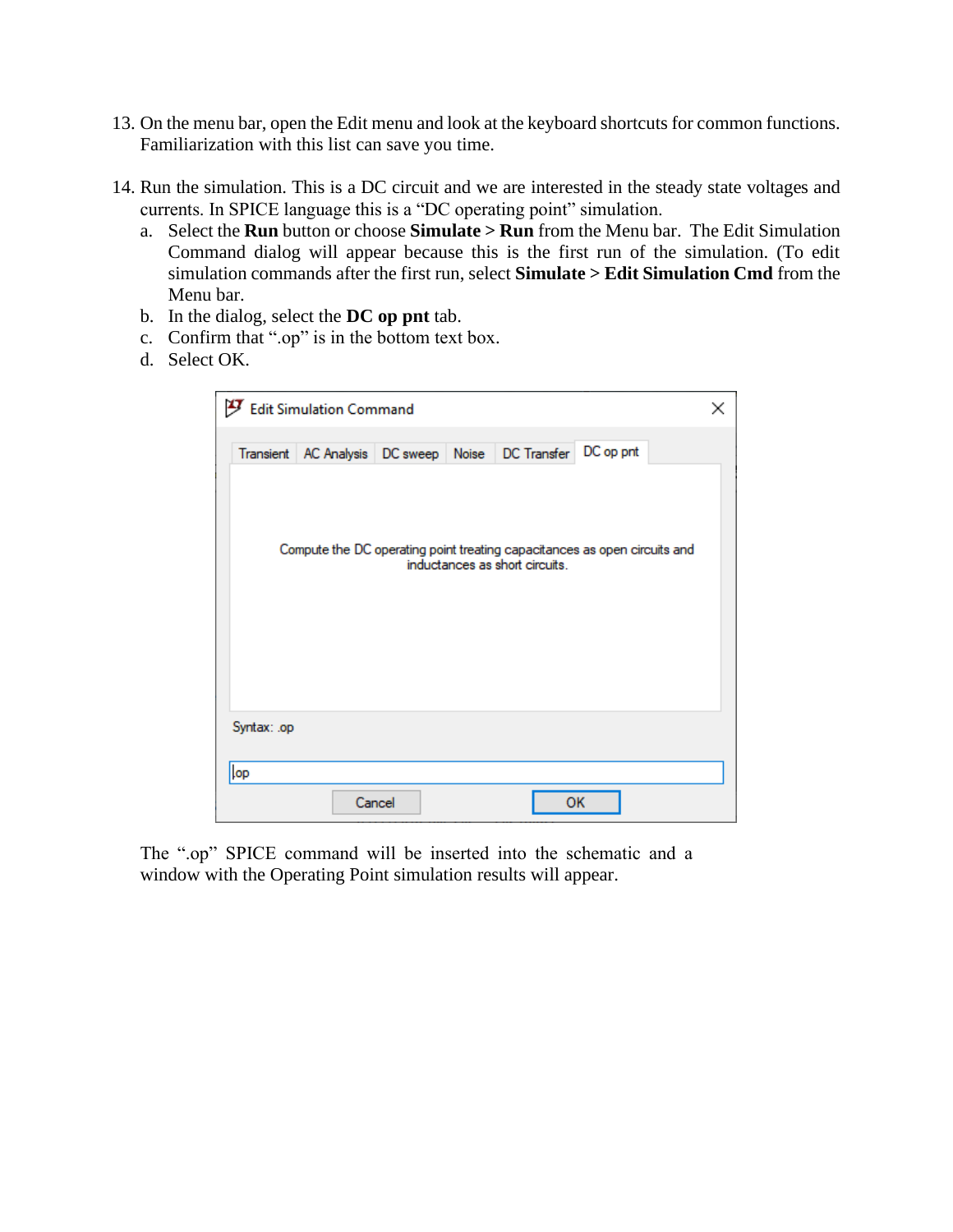| ӌ<br>LTspice XVII - [Draft1.asc]                              |                                                                                                      | ×                                                                        |
|---------------------------------------------------------------|------------------------------------------------------------------------------------------------------|--------------------------------------------------------------------------|
| Eile Edit<br>Hierarchy View Simulate                          | Tools<br><b>Window</b><br>$He$ lp                                                                    | Ð<br>$\times$                                                            |
| $\blacksquare$                                                | 9이 가 ①   ① 이 이 이 있   ## !!!   EI 팀 탑 탑                                                               | <b>ABBA</b><br>ГÒ<br>€                                                   |
| <b>Vin</b>                                                    |                                                                                                      |                                                                          |
| R1<br>1k                                                      | IJ<br>* C:\Program Files\LTC\LTspiceXVII\Draft1.asc                                                  | ×                                                                        |
|                                                               | --- Operating Point ---                                                                              |                                                                          |
| V <sub>1</sub><br>R <sub>2</sub><br>$\cdot$<br>1k<br>$Rser=0$ | 9<br>V(vin):<br>4.5<br>V(vout):<br>0.0045<br>I (R1) :<br>0.0045<br>I (R2) :<br>$-0.0045$<br>I (V1) : | voltage<br>voltage<br>device current<br>device current<br>device current |
| .op                                                           |                                                                                                      |                                                                          |

The results show that the input voltage source is 9 V, the output of the voltage divider is 4.5 V and the current through each resistor is 4.5 mA. The current through the voltage source is negative because positive current is defined as going from the + side to the – side of the element (Every element is assumed to satisfy the Passive Sign Convention in SPICE.).

- 15. Close the results window to return to the simulation.
- 16. Right-Click on R2 and change its value to  $2k\Omega$ .

| ӌ |             |                | LTspice XVII - [Draft1.asc] |                  |  |                                                                         |              | ×        |
|---|-------------|----------------|-----------------------------|------------------|--|-------------------------------------------------------------------------|--------------|----------|
|   | <b>File</b> | Edit           | Hierarchy View Simulate     |                  |  | Tools Window<br>Help                                                    |              | $\times$ |
|   |             |                |                             |                  |  | D 2   B   6   7   3   0   0 Q Q Q   12   12   E   5   5   3   6   6   A |              | 傽        |
|   |             |                | Vin                         |                  |  |                                                                         |              |          |
|   |             |                |                             | R1               |  | 歺<br>Resistor - R2                                                      | ×            |          |
|   |             | V <sub>1</sub> |                             | 1k<br>್ತಿ<br>≧R2 |  | Manufacturer:<br>Part Number:<br><b>Select Resistor</b>                 | ок<br>Cancel |          |
|   | $Rser=0$    | 9              |                             | 1k               |  | <b>Resistor Properties</b>                                              |              |          |
|   |             |                |                             |                  |  | $Resistance[Ω]$ :<br>Tolerance <sup>[%]</sup> :                         | 2k           |          |
|   | .op         |                |                             |                  |  | Power Rating[W]:                                                        |              |          |
|   |             |                | Editing component: R2       |                  |  |                                                                         |              |          |